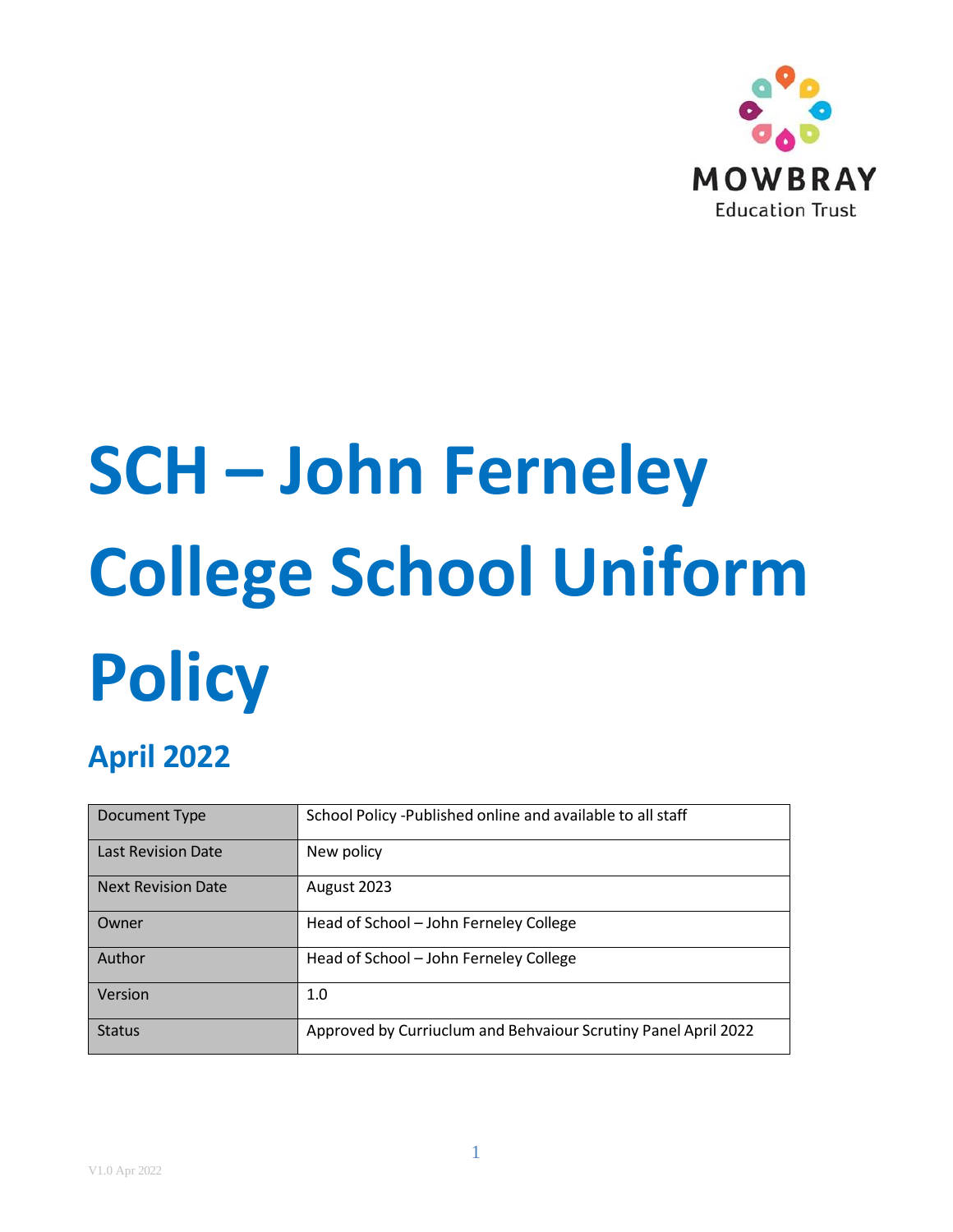## **Contents**

# <span id="page-1-0"></span>**1. This policy applies to:**

John Ferneley College

Where this policy states 'school' this means John Ferneley College.

Mowbray Education Trust (MET).

# <span id="page-1-1"></span>**2. Aims**

School uniform plays a valuable role in contributing to the ethos of a school and setting an appropriate tone. A uniform supports positive behaviour and discipline; ensures students of all races and backgrounds feel welcome; protects children from social pressures to dress in a particular way; nurtures cohesion and promotes good relations between different groups of students.

John Ferneley School uniform:

- Promotes a sense of pride in the school
- Establishes a sense of community and belonging towards the school
- Is practical and smart
- Promotes equality

We believe that wearing the school uniform smartly helps to prepare our young people to be successful as adults: teaching them that dressing smartly can affect people's impressions of us, can create a sense of belonging and increase our self-esteem.

We appreciate parents/guardians supporting this policy to ensure all students are dressed appropriately for school. Please note regular uniform checks will take place.

Students who are currently entitled to Pupil Premium will be contacted separately to discuss the support we have available to them.

# <span id="page-1-2"></span>**3. Relevant legislation and guidance**

This policy meets the requirements of the Cost of School uniform [guidance](https://mowbrayeducation-my.sharepoint.com/personal/sbeasley_mowbrayeducation_org1/Documents/Policies/Cost%20of%20School%20uniform%20guidance) from the Department for Education (DfE) derived from the The Education (Guidance about Costs of School Uniforms) Act 2021, These documents are drawn from the following legislation, Equalities Act 2010.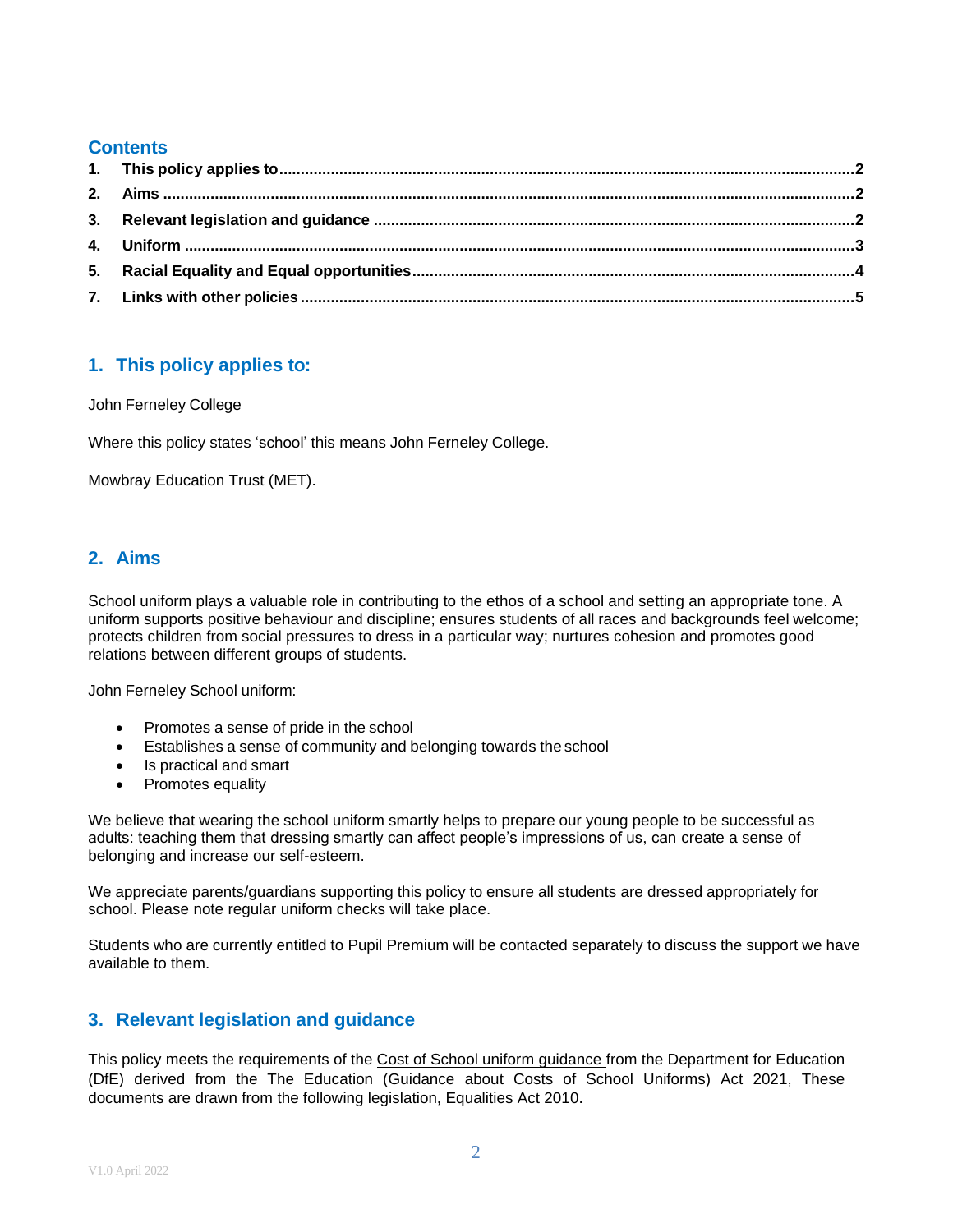# <span id="page-2-0"></span>**4. Uniform**

#### **SCHOOL UNIFORM – COMPULSORY ITEMS**

| <b>Blazer</b> | Black blazer with the embroidered John Ferneley school badge on the pocket                    |
|---------------|-----------------------------------------------------------------------------------------------|
| <b>Shirt</b>  | Plain white shirt or blouse with collar (long or short sleeve)                                |
| Tie           | John Ferneley College tie, worn correctly                                                     |
|               | <b>Trousers</b> Plain black trousers in slim, standard or comfort fit                         |
|               | <b>Footwear</b> Entirely black, polishable, leather type footwear with enclosed toe and heel. |
| Coat          | Students will need an additional (preferably warm and waterproof) coat for the colder months. |

#### **SCHOOL UNIFORM – ADDITIONAL ITEMS**

| Jumper       | Plain black jumper with no logos – sweatshirt or knitted                     |
|--------------|------------------------------------------------------------------------------|
| <b>Skirt</b> | Black skirt with embroidered John Ferneley College logo. Minimum 28" length. |

## **LIST OF BANNED ITEMS OF CLOTHING**

- Hoodies
- Jumpers with branded logos
- Jeans
- Leggings
- Tracksuit Bottoms
- Any skirts without the John Ferneley College logo

#### **OTHER ITEMS**

| <b>Jewellery</b>           | One pair of plain ear studs and a watch.                                                                                                                                                                                                                                                                                    |
|----------------------------|-----------------------------------------------------------------------------------------------------------------------------------------------------------------------------------------------------------------------------------------------------------------------------------------------------------------------------|
|                            | No facial piercings and no other piercings are allowed, stretchers and bars are NOT permitted.<br>Flesh coloured retainers are allowed. Religious jewellery can be worn but must be under<br>clothing. Only traditional watches are allowed. No smart watches (including Apple Watches,<br>FitBits or similar) are allowed. |
| Hair, Makeup<br>land Nails | Make up must be discreet and kept to a minimum, hair colour should be in the range of natural<br>hair colouring. No extreme hairstyles or colours. No false nails or eyelashes are allowed. Clear<br>nail polish only.                                                                                                      |
| <b>Bags</b>                | Each student will be expected to carry an appropriate waterproof school bag for school which<br>can hold schoolbooks and equipment. No small handbag type bags are allowed.<br>A separate PE kit bag will also be needed to store PE kit, on days of PE.                                                                    |
| Lanyard                    | Students must wear their school lanyard and ID card at all times when on the school site.                                                                                                                                                                                                                                   |
| Tattoos                    | Students should not have tattoos, permanent or temporary.                                                                                                                                                                                                                                                                   |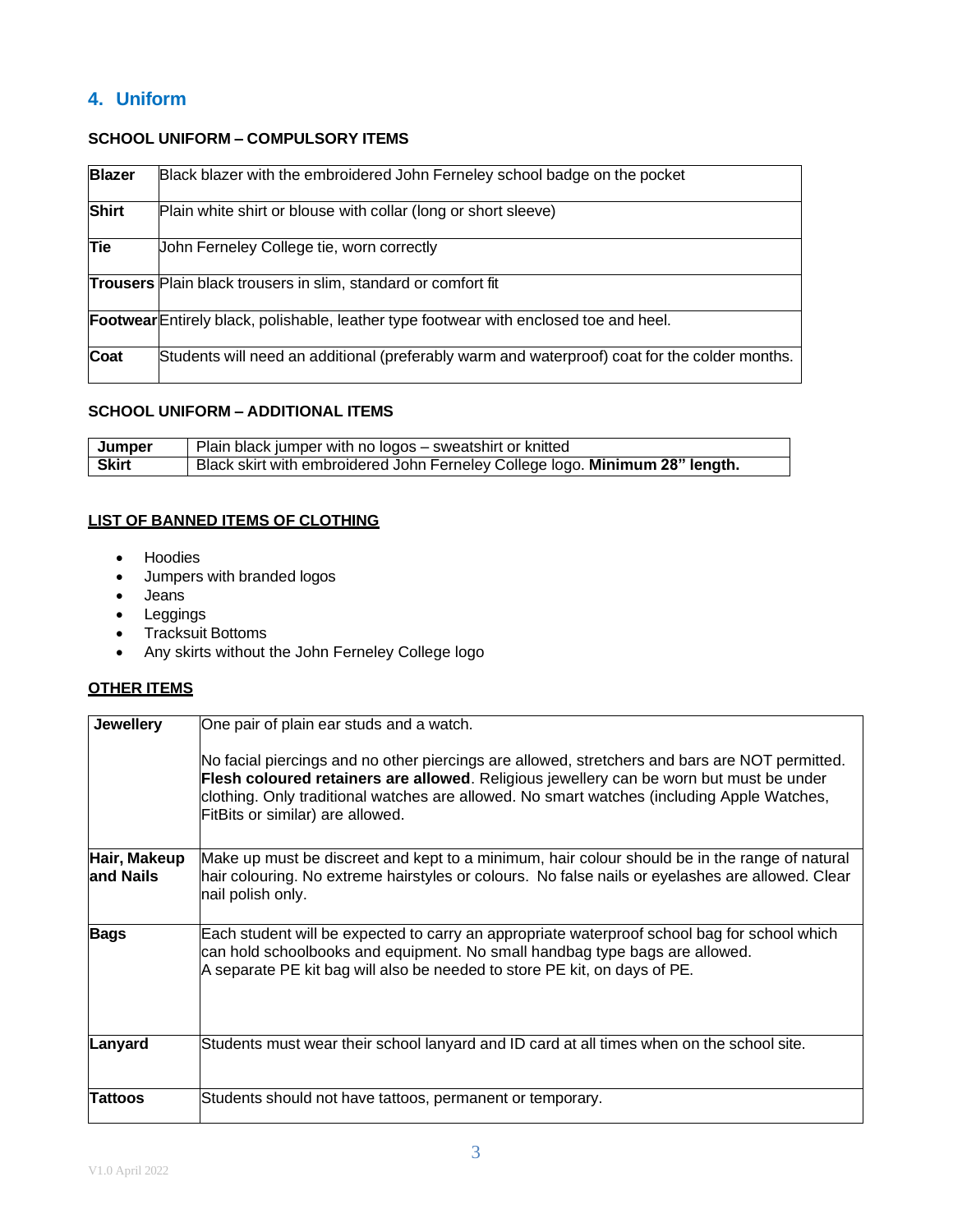Only in adverse weather conditions (i.e. snow), students can choose to wear more appropriate shoes when travelling to and from school (i.e. wellingtons) but must change out of wellingtons once inside the school building.

Please note all students have access to a locker for the safe storage of wellingtons, and other items such as PE kit.

#### **PE KIT – COMPULSORY ITEMS**

| Polo shirt                         | A red polo shirt with the embroidered John Ferneley logo                                        |  |
|------------------------------------|-------------------------------------------------------------------------------------------------|--|
| <b>Shorts</b>                      | Black sports shorts                                                                             |  |
| Sweatshirt /<br>Hoodie             | Black John Ferneley sweatshirt, or plain black sweatshirt or hoodie                             |  |
| <b>Tracksuit</b><br><b>bottoms</b> | <b>Black tracksuit bottoms</b>                                                                  |  |
| Footwear                           | Indoor trainers / outdoor trainers / football boots for 3G pitch with screw-in or moulded studs |  |
| Rain jacket                        | Plain black rain jacket for outdoors                                                            |  |

GCSE PE, Dance and Sport Studies options will have to opportunity to purchase personalised kit at the start of Year 10 if they wish too; however, this should not be worn during the school day.

#### **Jewellery in PE Lessons**

The Association for Physical Education (afPE) strongly recommends the practice of removing all personal effects at the commencement of every PE lesson to establish a safe working environment. This applies to all ear and body piercings, including retainer and expander earrings. Therefore, students are asked to ensure that all jewellery is removed prior to every PE lesson, and hair is tied up at all times.

#### **School Uniform providers**

Please see our **three** approved uniform providers below. All compulsory items should be purchased through these suppliers:

- Kidzone
- Deco Uniform
- Earth Uniform (sustainable option)

If you have any questions regarding the school uniform, please email **[uniform@johnferneley.org](mailto:uniform@johnferneley.org)** or contact Main Reception during school hours on 01664 565901.

#### <span id="page-3-0"></span>**5. Racial Equality and Equal opportunities**

All children have equal access to wearing school uniform regardless of their culture, race, religion, gender, disability or ability. We ensure that the set uniform respects other policies and allows for individual sets of circumstances of all groups and individuals. Mowbray Education Trust is committed to creating a positive climate that will enable everyone to work free from intimidation and harassment and to achieve their full potential.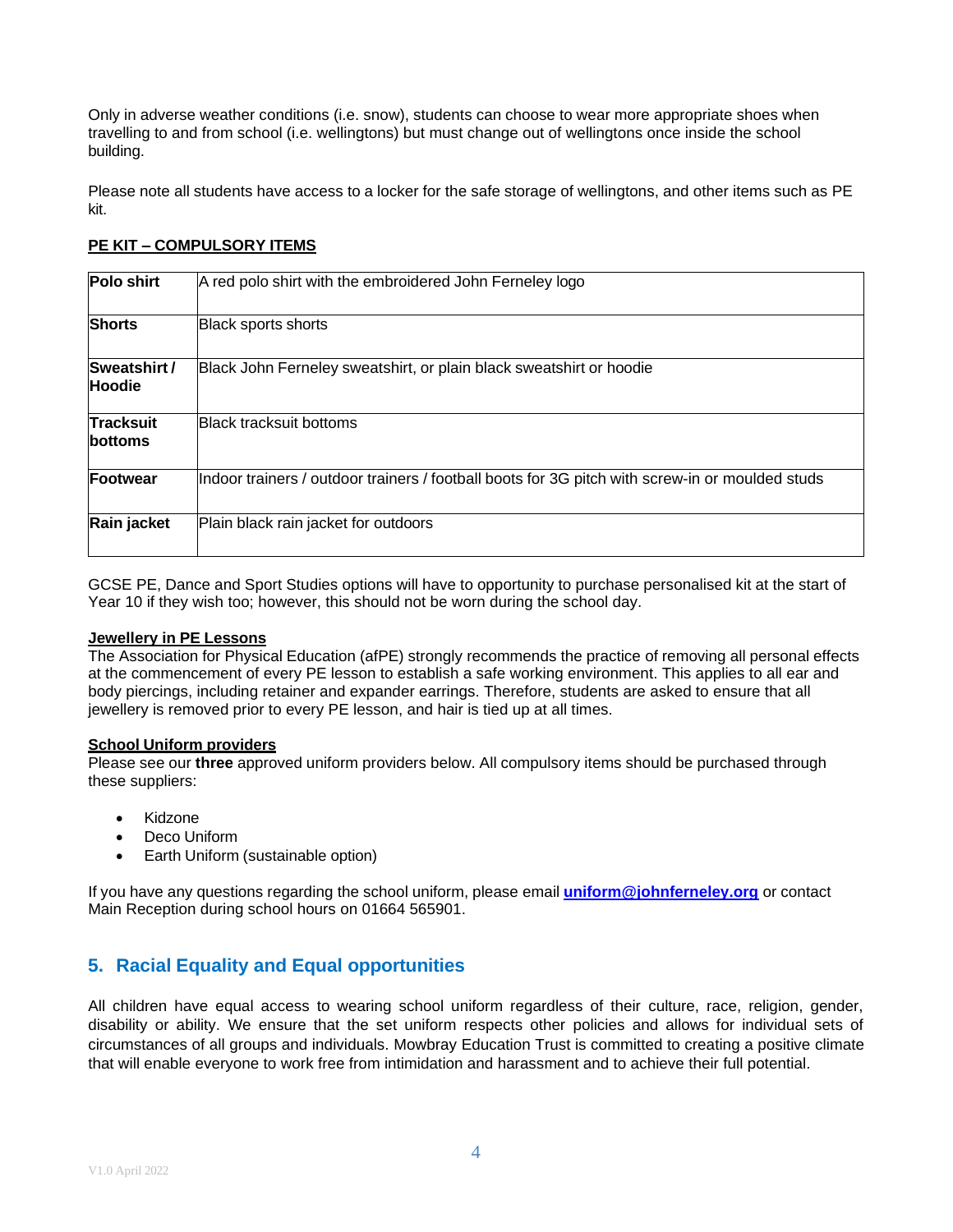#### **Second-hand Uniform Shop**

We are introducing a second-hand uniform shop to enable parents/guardians an affordable uniform option. If you have any items of school uniform that you would like to donate, please drop this off at reception. Your support, as always, is extremely appreciated

## **6. Monitoring Arrangements**

This policy will be reviewed every year by the school Senior Leadership Team. At every review, the policy will be approved by the Curriculum and Behaviour Scrutiny Panel.

## **7. Links with other policies**

Behaviour Policy

Equality and Diversity Policy